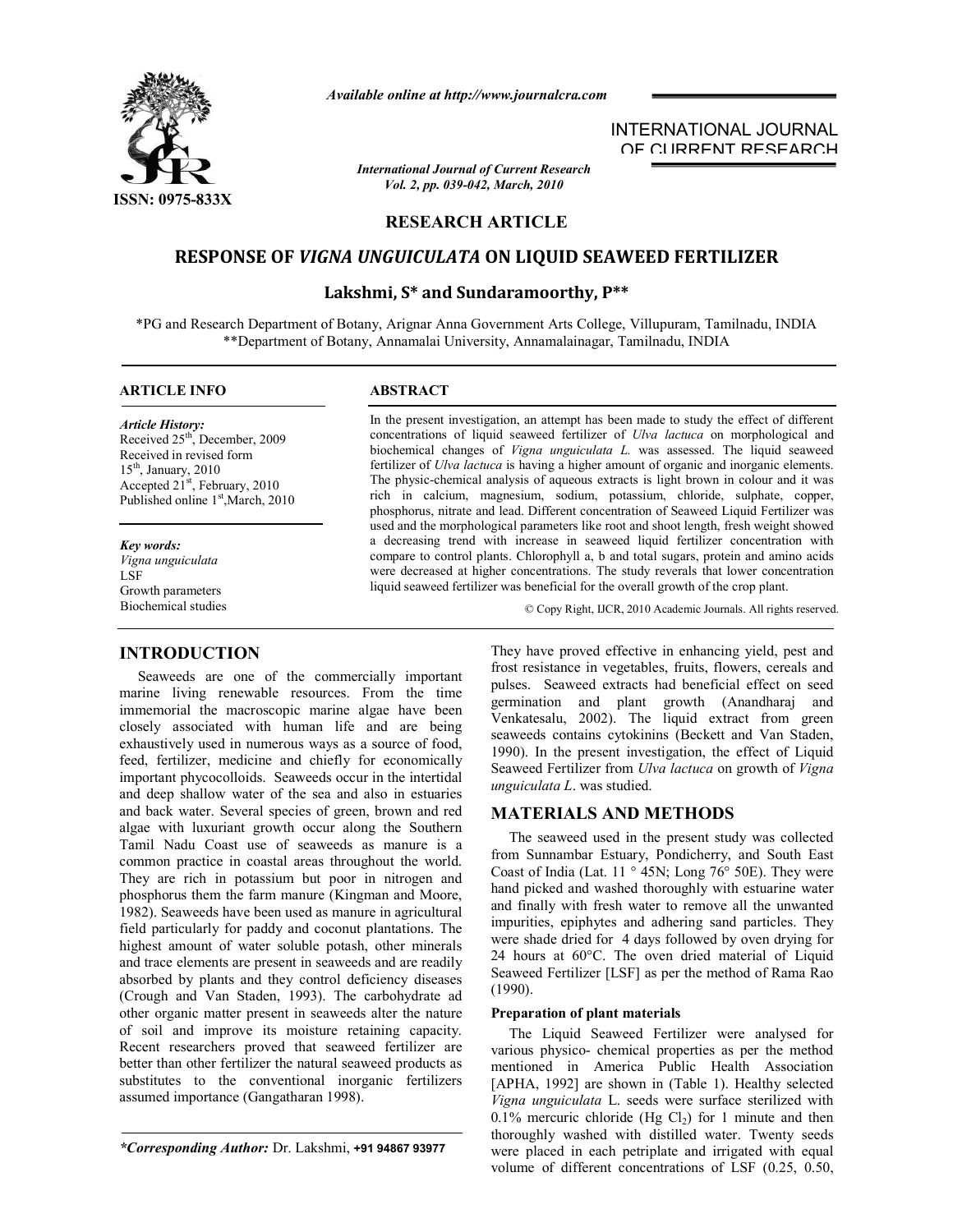0.75, 1.00, 1.50 and 2.00 percent) prepared using in distilled water. Distilled water was used as control. The experiment was run in triplicate for 10 days. At the end of this period root length, shoot length and fresh weight of root and shoot were recorded.

**Chlorophyll Determination:** Plant material from harvested seedlings was homogenized with the addition of 10 mg CaCO3 and 3 ml 80% acetone (Merck) after they were measured for their fresh weights. The volume of the supernatant was measured after 15- minute centrifugation at 3000 g. The absorption values of raw chlorophyll extract at wavelengths of 645 and 663 nm were used to determine the total chlorophyll amount was calculated as mg/g fresh weight Arnon (1949). as follows:

Total Chlorophyll Amount = (20.2 x D645) + (8.02 x D663)

**Total Protein Determination:** Dye-binding method was employed in the determination of total proteins (Bradford, 1976). The experimental materials were homogenized in 0.1M phosphate buffer (pH 7.0) with the proportion of 100 mg fresh weight/ml, and then the extracts were centrifugated for 45 minutes at 13000 rpm. 0.1 ml of supernatants was added to 5 ml of  $\frac{1}{4}$  diluted Coomassie Brillant Blue G-250 (Merck) (Bio-Rad) and vigorously mixed. After keeping it in the dark for 15 minutes, the absorption of the protein in the extract against blank at 595 nm was spectrophotometrically measured and calculated as μg protein/ml. Bovine Serum Albumin (BSA) was used as standard.

**Estimation of Total Sugar:** Reducing sugars and nonreducing sugars were estimated by Nelson-Somoyogi method (Nelson, 1944) Plant samples were treated with 80 per cent boiling ethanol for taking extractions (5ml extract representing 1g of tissue). Five readings for each sample were taken. One ml of ethanol extract taken in the test tubes was evaporated in a water bath. To the residue, 1 ml of distilled water and 1 ml of 1N sulphuric acid were added and incubated at 49˚C for 30 minutes. The solution was neutralized with 1N sodium hydroxide using methyl red indicator. One ml of Nelson's reagent was added to each test tube prepared by mixing reagent A and reagent B in 25:1 ration (Reagent A: 25g sodium carbonate, 25g sodium potassium tartarate, 20g sodium bicarbonate and 200g anhydrous sodium sulphate in 1000ml: Reagent B: 15g cupric sulphate in 100ml of distilled water with e drops of concentrated sulphuric acid) was added. The test tubes were heated for 20 minutes in a boiling water bath, cooled and 1ml of arsenomolybdate reagent (25g ammonium molybdate, 21ml concentrated sulphuric acid, 5g sodium arsenate dissolved in 475 ml of distilled water and incubated at 37˚C in a water bath for 48 hours) was added. The solution was thoroughly mixed and diluted to 25 ml and measured at 495 nm in a spectrophotometer. The reducing sugar contents of unknown samples were calculated from glucose standard.

**Estimation of Total Free Amino Acids:** The Free Amino Acids was determined by the method of Moore and Stein, 1948. One ml ethanol extract was taken in 25 ml test tubes and neutralized with 0.1N sodium hydroxide using methyl red indicator. Oned ml of ninhydrin reagent was added (800mg stannous chloride in 500 ml citrate buffer, pH 5.0, 20 g ninhydrin in 500 ml methyl cellosolve; both solutions were mixed). The contents were boiled in a water bath for 20 minutes, 5 ml of

diluents solution (distilled water and n-propanol mixed in equal volum) was added, cooled and diluted to 25 ml with distrilled water. The absorbance was measured at 570 nm in a spectrophotometer. The standard graph was prepared using leucine.

## **RESULTS**

 The liquid seaweed fertilizer was brown in colour and *Ulva lactuca* was light green the  $P<sup>H</sup>$  value of the aqueous extracts was 6.39 (*Ulva lactuca*). The aqueous extracts contained high amount of calcium, potassium, phosphorus, magnesium, sodium, chloride, sulphate, copper, nitrate and lead. The growth as reflected in root and shoot length, fresh weight of root and shoot of cowpea plant *vigna unguiculata* increased with the 0.75 percentage of liquid seaweed fertilizer furnished in (Table 1 and 2).

|                       | Table 1. Physico - Chemical properties of liquid |  |  |  |  |  |
|-----------------------|--------------------------------------------------|--|--|--|--|--|
| seaweed fertilizer of |                                                  |  |  |  |  |  |
|                       | <b>THEIR</b>                                     |  |  |  |  |  |

| S.No. | <b>Parameters</b>                                                  | Ulva lactuca |
|-------|--------------------------------------------------------------------|--------------|
| 1     | $\mathbf{p}^{\mathrm{H}}$                                          | Light brown  |
| 2     | Colour                                                             | 6.39         |
| 3     | Calcium                                                            | 135.0        |
| 4     | Magnesium                                                          | 318.10       |
| 5     | Sodium                                                             | 325.0        |
| 6     | Potassium                                                          | 102.18       |
| 7     | Chloride                                                           | 1020.0       |
| 8     | Sulphate                                                           | 312.21       |
| 9     | Lead                                                               | 1.3          |
| 10    | Copper                                                             | 2829.08      |
| 11    | Phosphorus                                                         | 101.0        |
| 12    | Nitrate                                                            | 204.68       |
|       | All the parameters are expressed in mg/l except<br>colour and $PH$ |              |

 The highest values of shoot and root length, and the fresh weight of root and shoot were observed at 0.75% of the LSF. The application of LSF increased the chlorophyll 'a', 'b' and total chlorophyll in most concentrations, which were generally higher than the control and the highest sugar, protein and free amino acid were observed in plants treated with 0.75% LSF (Table 3). It is evident from the result that the increased growth (root and shoot length, fresh weight of root and shoot) and biochemical constituents (Chlorophyll 'a', 'b', total chlorophyll, total suger, protein, free amino acids) are possible due to the LSF which induced absorption of essential nutrients and the related increased enzyme activity. The present finding will be useful to the agriculturalists for utilizing seaweeds as fertilizer and making use of the rich natural seaweed resources available in our coast for this purpose.

#### **DISCUSSION**

 Similar results were recorded with LSF of *Sargassum plagiophyllum* which enhanced maximum seedling growth in greengram and blackgram at 0.75% and 1.50% concentrations respectively (Venkataraman Kumar et al, 1993) and black gram showed maximum seedling growth at 1.0% concentration (Venkataraman kumar and Mohan, 1997) and in groundnut maximum seedling growth at 1.0% concentration (Nedumaran, 2002).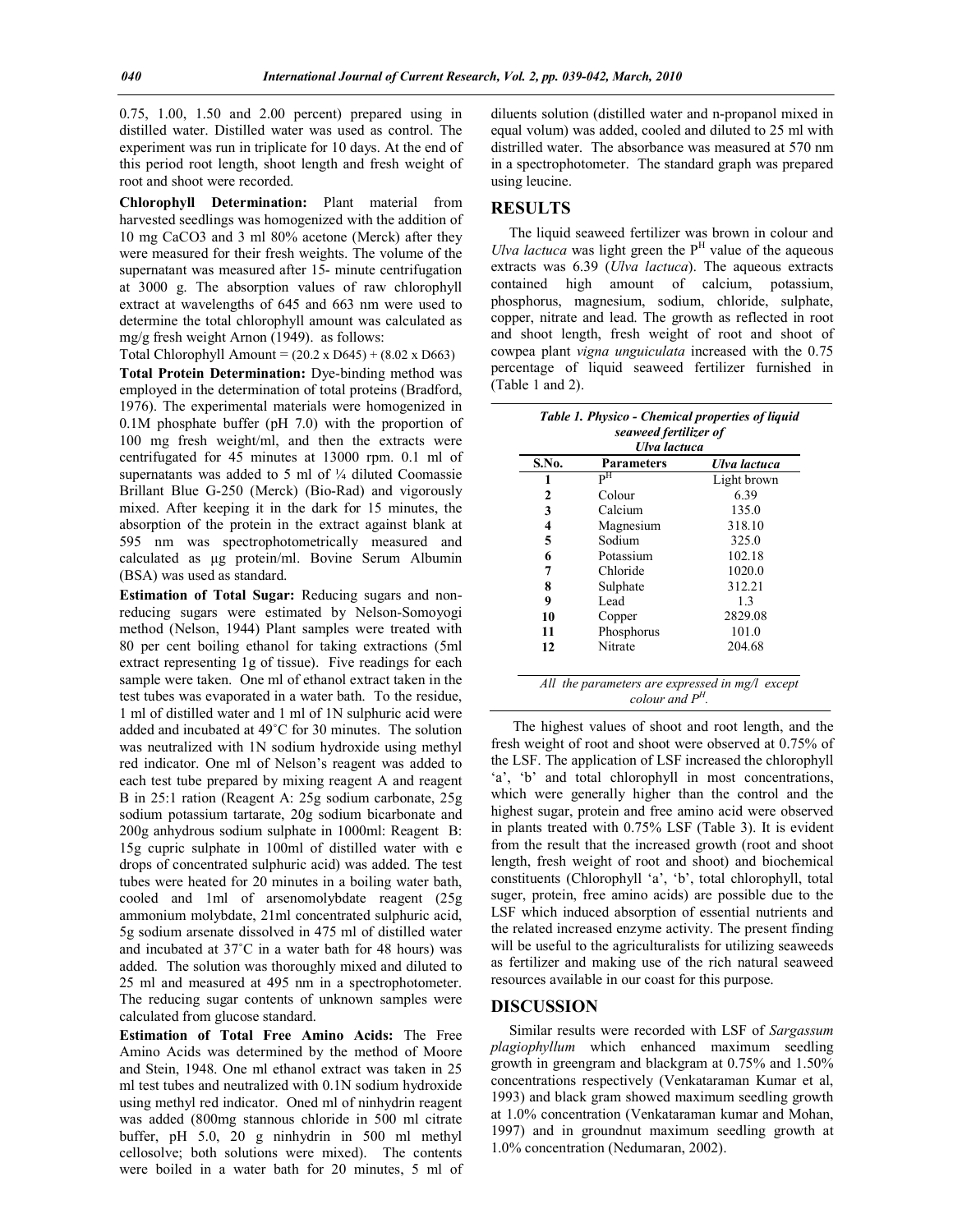| in <i>Vigna unguiculata</i> L |                                 |                                 |                    |                                 |                    |                                 |                                 |
|-------------------------------|---------------------------------|---------------------------------|--------------------|---------------------------------|--------------------|---------------------------------|---------------------------------|
| <b>Parameters</b>             | Concentration in Percentage (%) |                                 |                    |                                 |                    |                                 |                                 |
|                               | Control                         | 0.25                            | 0.50               | 0.75                            | 1.00               | 1.50                            | 2.00                            |
| Root length                   | 1.3<br>$\pm 0.06$               | 1.4                             | 1.8<br>$\pm 0.16$  | 2.4                             | 1.8<br>$\pm 0.09$  | 1.8                             | 1.6                             |
| <b>Shoot length</b>           | 5.0<br>$\pm 0.25$               | $\pm 0.07$<br>5.5<br>$\pm 0.27$ | 5.8<br>$\pm 0.29$  | $\pm 0.12$<br>6.6<br>$\pm 0.33$ | 6.0<br>$\pm 0.30$  | $\pm 0.09$<br>5.8<br>$\pm 0.29$ | $\pm 0.08$<br>5.4<br>$\pm 0.27$ |
| <b>Fresh weight of Root</b>   | 10.3<br>$\pm 0.51$              | 13.3<br>$\pm 0.66$              | 15.7<br>$\pm 0.78$ | 17.3<br>$\pm 0.86$              | 16.9<br>$\pm 0.84$ | 16.1<br>$\pm 0.80$              | 11.1<br>$\pm 0.55$              |
| <b>Fresh weight of Shoot</b>  | 87.2<br>± 4.36                  | 89.1<br>± 4.45                  | 92.1<br>± 4.60     | 98.1<br>± 4.90                  | 96.3<br>$\pm 4.81$ | 91.9<br>± 4.59                  | 89.3<br>± 4.46                  |

**Table 2. Effect of different concentration of LSF [Liquid Seaweed Fertilizer] on root and shoot length ((cm), fresh weight root and shoot [mg/gf.wt] in** *Vigna unguiculata* **L**

**Table 3. Effect of Liquid Seaweed Fertilizer [ LSF ] of Ulva lactuca on chlorophyll 'a' , 'b' and total chlorophyll [mg/g f.wt], total sugar [mg/g f.wt], protein [mg/g f.wt] and free amino acid [mg/g f.wt] of** *Vigna unguiculata* **L**

| <b>Parameters</b>        | Concentration in Percentage (%) |             |             |             |             |             |             |
|--------------------------|---------------------------------|-------------|-------------|-------------|-------------|-------------|-------------|
|                          | Control                         | 0.25        | 0.50        | 0.75        | 1.00        | 1.50        | 2.00        |
| Chlorophyll 'a'          | 0.124                           | 0.136       | 0.142       | 0.168       | 0.146       | 0.138       | 0.130       |
|                          | $\pm 0.006$                     | $\pm 0.006$ | $\pm 0.007$ | $\pm 0.008$ | $\pm 0.007$ | $\pm 0.006$ | $\pm 0.006$ |
| Chlorophyll 'b'          | 0.225                           | 0.240       | 0.269       | 0.292       | 0.280       | 0.254       | 0.239       |
|                          | $\pm 0.011$                     | $\pm 0.012$ | $\pm 0.013$ | $\pm 0.014$ | $\pm 0.014$ | $\pm 0.012$ | $\pm 0.011$ |
| <b>Total Chlorophyll</b> | 0.363                           | 0.389       | 0.402       | 0.428       | 0.408       | 0.392       | 0.374       |
|                          | $\pm 0.018$                     | $\pm 0.019$ | $\pm 0.020$ | $\pm 0.021$ | $\pm 0.020$ | $\pm 0.019$ | $\pm 0.018$ |
| <b>Total Sugar</b>       | 2.318                           | 3.561       | 4.120       | 5.007       | 4.155       | 3.743       | 2.263       |
|                          | $\pm 0.015$                     | $\pm 0.178$ | $\pm 0.206$ | $\pm 0.250$ | $\pm 0.207$ | $\pm 0.187$ | $\pm 0.113$ |
| Protein                  | 13.163                          | 14.116      | 15.210      | 16.276      | 15.337      | 14.198      | 13.212      |
|                          | $\pm 0.658$                     | $\pm 0.705$ | $\pm 0.760$ | $\pm 0.813$ | $\pm 0.766$ | $\pm 0.709$ | $\pm 0.660$ |
| <b>Free Amino Acids</b>  | 9.593                           | 10.286      | 11.120      | 12.386      | 11.232      | 10.410      | 9.780       |
|                          | $\pm 0.479$                     | $\pm 0.514$ | $\pm 0.556$ | $\pm 0.619$ | $\pm 0.561$ | $\pm 0.520$ | $\pm 0.489$ |

**± Standard deviation**

 Plants treated with LSF showed difference in growth responses which is in agreement with the earlier observations of Bhosle et al. (1975) that different seaweed extracts induce different growth responses. The increased seedling growth may also be due to the presence of phenyl acetic acid [PAA] and other closely related compounds [P-CH-PAA] in the LSF (Taylor and Wilkinson, 1977). It has been suggested that the growth promoting activity of seaweed extracts was due to macro and micro elements as well as growth promoting substances like cytokinin [Sridhar and Rengasamy, 2002].

 This is in accordance with the earlier reports that the application of *Enteromorpha intestinalis* extract increased the chlorophyll contents of *Sesamum indicum* (Gandhiyappan and Perumal, 2001) and *Caulerpa scalpelliformis* and *Gracilaria corticata* LSF increased the chlorophyll contents of *Cyamposis tetragonoloba* (Thirumal Thangam et al., 2003).The enhanced leaf chlorophyll concentration of plants treated with LSF may be due to the presence of betains (Whapham et al., 1993; Blunden et al., 1997). In *Vigna mungo* (Venkataraman Kumar and Mohan, 2000) however, plants treated with LSF showed low chlosophyll contents.

 The total sugar and protein contents in *Vigna catajung* and *Dolichos biflorus* showed a significant increase due to seaweed application (Anantharaj and Venkatesalu, 2001), Carbohydrate, protein and lipid contents in *Cyamposis tetragonoloba* increased due to LSF application (Thirumal Thangam, 2003). The increase in the protein content was due to the absorption of most of the necessary

elements by seedlings (Rajkumar Immanuel and Subramanian, 1999).

## **CONCLUSION**

In the present study, the 0.75% concentration of Liquid Seaweed Fertilizer of *Ulva lactuca* showed best results in *Vigna unguiculata*. The seaweed extracts were found to be more effective than the chemical fertilizer in promoting the growth of seedlings.

#### **REFERENCES**

- Anantharaj, M and Venkatesalu, V. 2002. Studies on the effect of seaweed extracts on *Dolichorus .* Seaweed Res.Utiln., 24(1):129-137.
- APHA, AWWA, and WPCF, 1992. Standard methods of examination of water and waste water analysis.  $17<sup>th</sup>$ ed. Inc ., Washington .
- Arnon, D.I., 1949. Copper enzymes in isolated chloroplast, phenol oxidase in *Beta vulgaris,* Plant Physiol., 24:1-15.
- Beckett, R.P and Vanstaden, J. 1990. The effect of seaweed concentrate on the yield of nutrient stressed wheat. Bot.Mar., 33:147-152.
- Bhosle, N.B., Untawale, A.G. and Dhargalkar. V.K. 1975. Effect of seaweed extract on the growth of *Phaseolus Vulgaris.* Indian. J. Mar. Sci., 4:208-210.
- Blunden, G., Jenkins, T. and Liu-Yan-Wen. 1997 Enhanced leaf chlorophyll levels in plants treated with seaweed extracts. J. Appl. Phycol., 8(6):535-543.
- Bradford, R. 1976. A Rapid and Sensitive Method for the Quantification of Microgram Quantities of Protein